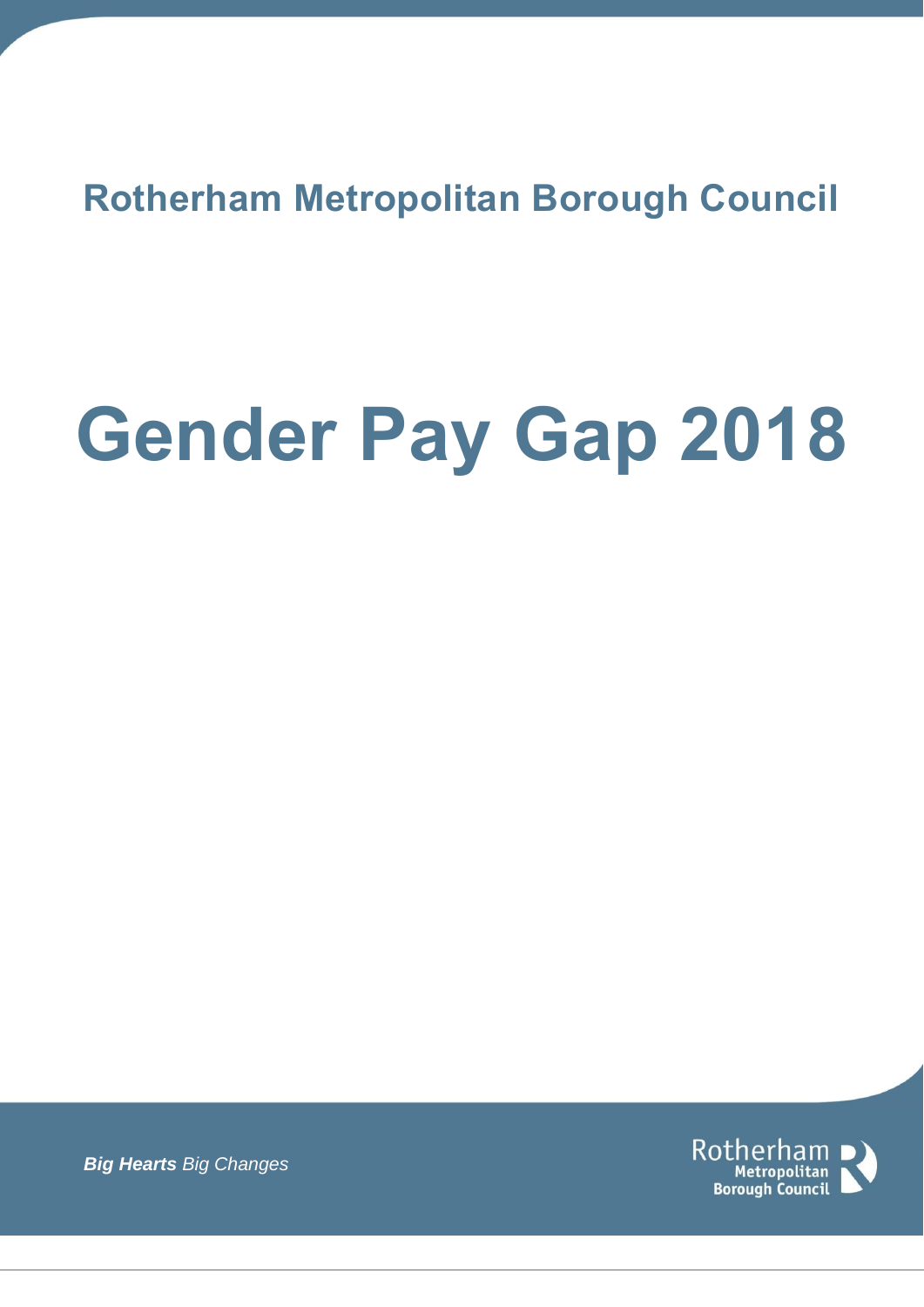#### **Introduction**



This is the second year the Council has published its gender pay gap statement and we remain committed to having a diverse and inclusive workforce, representative of the communities it serves. Over the last 12 months we have seen increases in the number of women, disabled and ethnic minority employees moving into the top 5% of Council earners.

I am pleased that the Council continues to have a gender balanced and diverse Strategic Leadership Team, and with partners across the Rothertham Together Partnership we will continue to work collaboratively to prioritise gender equality and inclusive growth.

We continue to take positive steps to improve workplace equality; our range of flexible working opportunities are designed to enable our employees to achieve a work life balance, and we continue to encourage and support women returning to work to continue their career on a flexible basis.

During the year we continued to pay the UK Living Wage for our lower paid jobs, which are predominantly being undertaken by women and provided opportunities for all employees to develop and embed their skills through career pathways; helping them to gain the recognised skills, attainments and professional qualifications required to create a high performing and sustainable workforce irrespective of gender.

We have a clear understanding of the overall gender composition of our workforce and we regularly monitor our workforce in relation to the other protected characteristics, such as ethnicity and age, as these can also impact on the extent of any pay gaps.

We continue to be committed to transparency and fairness. This detailed analysis helps us identify areas for further improvement and will actively inform actions for the Council's Workforce Plan.

I hope you find the report informative.

**Sharon Kemp Chief Executive Rotherham Metropolitan Borough Council**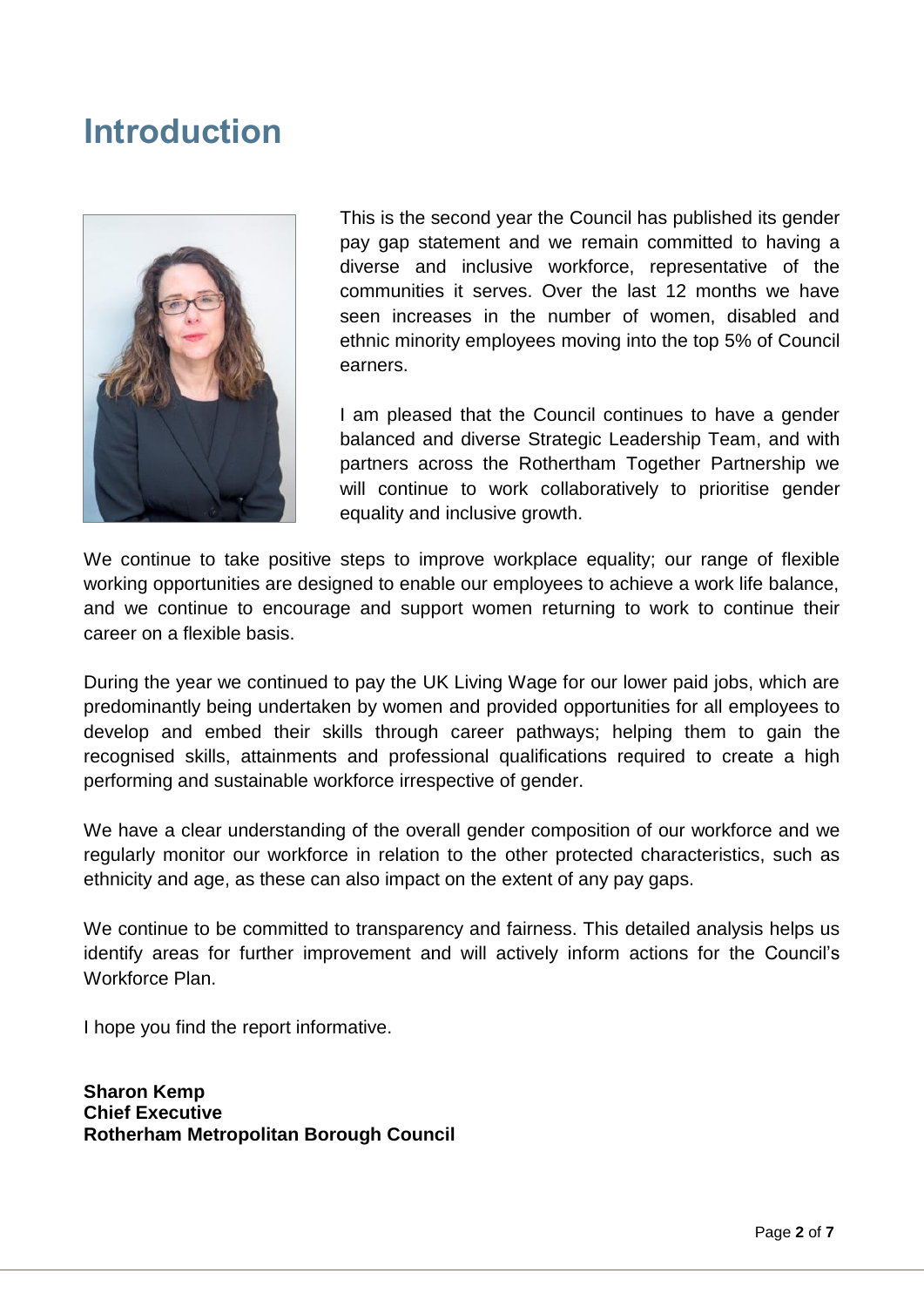## **Background**

Equal pay between men and women is a legal right under both United Kingdom and European Law. The Equality Act 2010 requires employers not to discriminate on grounds of race and disability and similar rules apply to sexual orientation, religion and age.

The Council is committed to and supports the principle of equal pay for all our employees. In pursuit of this objective, it has adopted terms and conditions of employment that have been negotiated and agreed through appropriate collective bargaining mechanisms (national and local) or as a consequence of authority decisions. These terms and conditions are incorporated into contracts of employment.

Ninety five percent of the Council's jobs (excluding school jobs) are covered by the National Joint Council for Local Government Services Single Status Agreement, which contains nationally agreed spinal pay points. All jobs are evaluated against the pay & grading scheme, ensuring a transparent process through which fair and consistent judgements are made on pay.

The gender pay gap is different to equal pay. Rather than considering whether women and men receive equal pay for equal value work, the pay gap is a measure of the disparity in the average earnings of males and females.

From 2017, any organisation that has more than 250 employees must publish and report specific figures about their gender pay gap. The gender pay gap is defined in the regulations as the difference between the average earnings of men and that of women, calculated relative to men's earnings. These calculations must be made using payroll information correct as on a specific date.

For public sector organisations the specific date, or snapshot date is the 31 March and information on pay gaps based must be published by 30 March each year.

Maintained schools are responsible for publishing their data separately from the Council, which means that schools data is not included in this report.

Data must be published and reported on the following measures:

- Mean gender pay gap in hourly pay
- Median gender pay gap in hourly pay
- Mean bonus gender pay gap
- Median bonus gender pay gap
- Proportion of males and females receiving a bonus payment
- Proportion of males and females in each pay quartile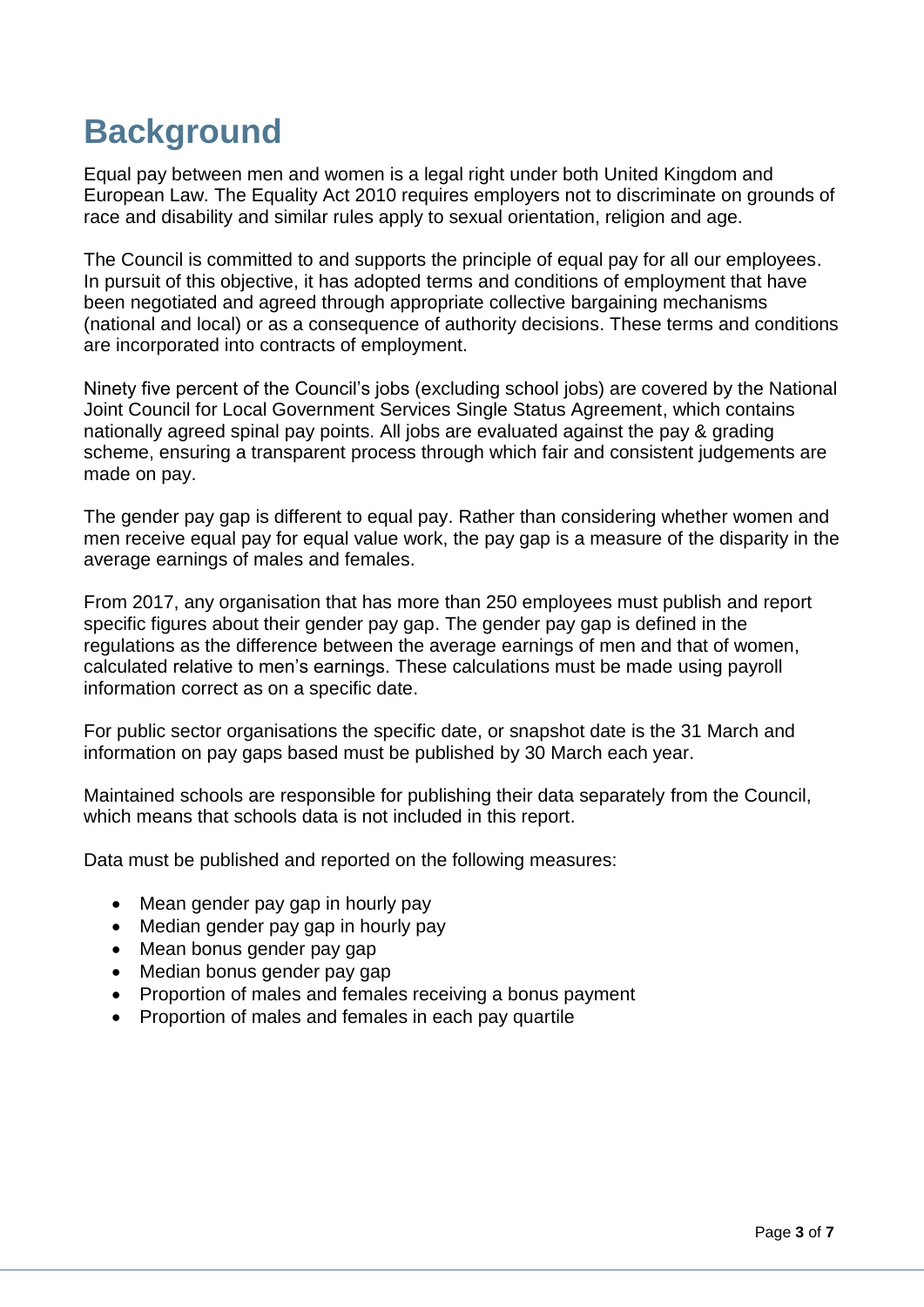## **Workforce demographics**



On the snapshot date 31 March 2018 Rotherham Metropolitan Borough Council had 5156 employees working across a wide range of industry sectors. This has reduced from 5212 on 31 March 2017.

Females accounted for three quarters of the workforce, predominantly part-time workers in permanent positions whilst the male workforce was predominantly full-time workers in permanent positions.

Since 2010 the number of males working part-time has gradually increased to over one in five, compared to almost two out of three females.

Over the same period the number of women in the top 5% of earners has also gradually increased. As at 31 March 2018 sixty seven per cent of the Council's top 5% of earners were women, an increase of 7% from 2017. In addition, women made up half of the Senior Leadership Team.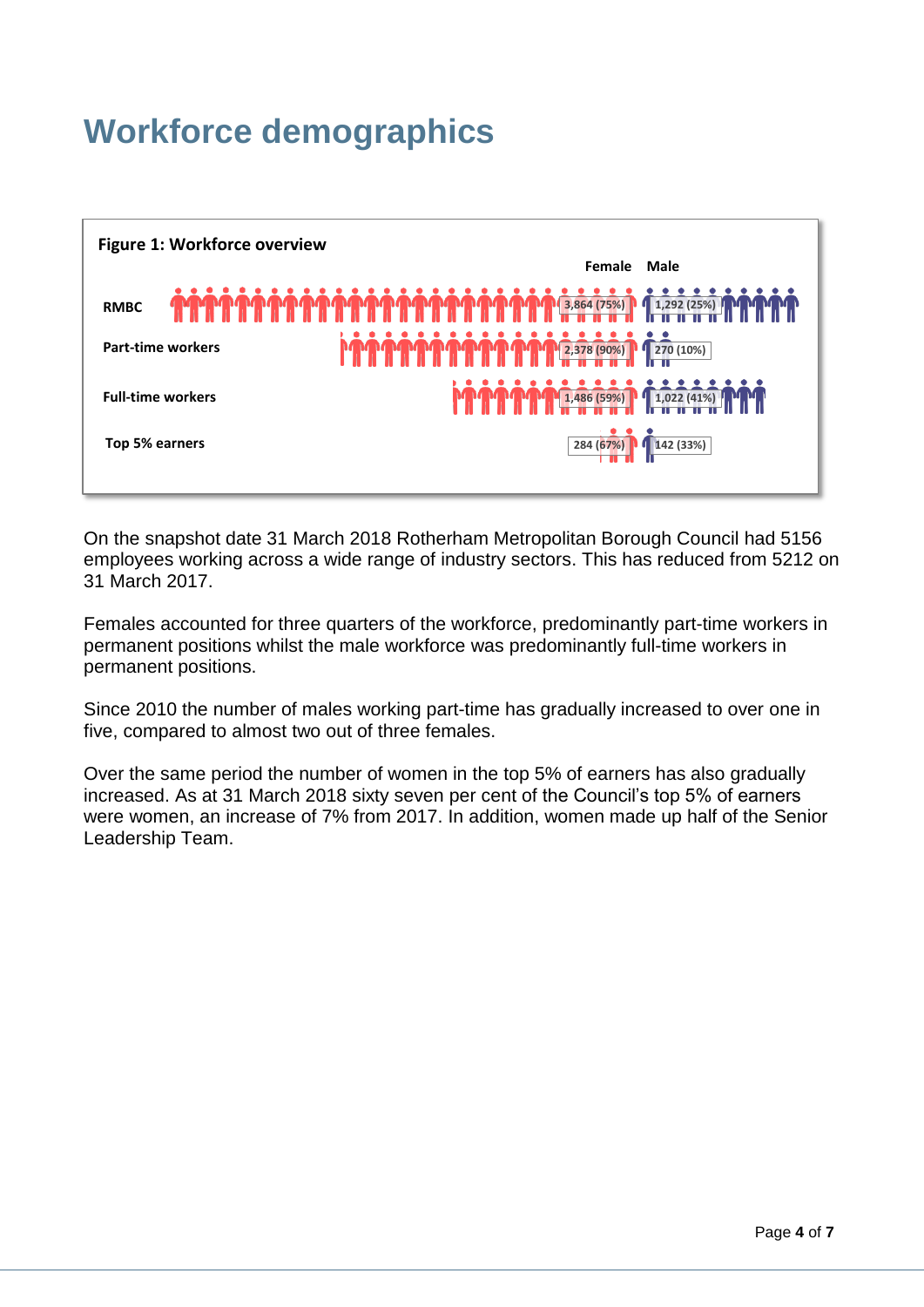## **Gender pay data and analysis**

#### **Means and medians**



The median Gender Pay Gap for the Council at the end of March 2018 increased to **13.3%** from **12.5%** in March 2017**.** However, in the same period the mean pay gap reduced from **11.5% to 9.9%.** 

Analysis has shown that the median increase is attributable to 31 lower paid male seasonal Grounds Maintenance staff, employed in March 2017, not being employed in March 2018 having a



disproportionate affect due to the lower number of men employed.

A positive pay gap indicates that men are paid more than women and a negative pay gap that women are paid more than men. The Council's pay gap shows that men were paid more than women, however, the figures compare favourably with the average UK gap of 20.9% and EU average 16.2% (Eurostat figures published on the European Commission of Justice's website).

Analysis of other protected characteristics showed a negative 17.6% median pay gap and negative 8.3% mean pay gap for BME employees, which indicates BME employees are paid more than non-BME employees. Both the median and the mean negative pay gaps have increased in 2018 (from negative 12.4% and negative 7.6% respectively in 2017) – showing that BME employees were paid more in 2018 relative to non-BME employees and that gap has increased over the last 12 months.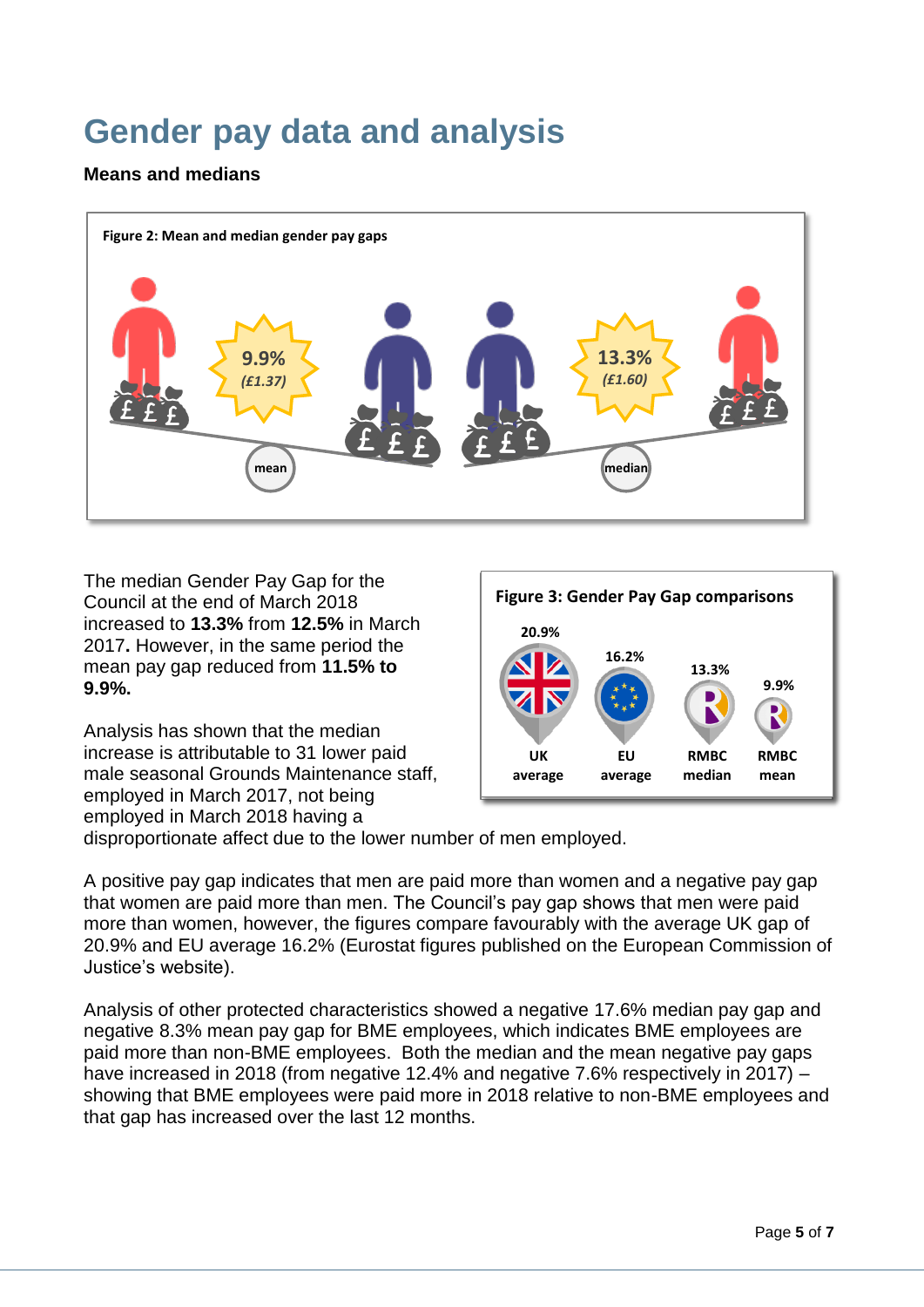For disabled employees the median pay gap was a negative 8.0% (compared to a negative 9.7% in 2017) and for the mean pay gap a negative 2.2% (previously negative 1.2%), which indicates that disabled employees are paid more than non-disabled employees.



#### **Quartiles**

At 74% female and 26% male, the gender distribution in the two middle quartiles is broadly in line with the overall workforce representation. In the lower quartile, where the Council has a large number of female employees working in traditionally low-paid cleaning and catering roles, there is an over-representation of female workers. The reverse is true in the upper quartile, where the jobs tend to be professionally qualified or dependent on several years of management or other types of experience. Here, women are under-represented.

When looking at the spread of female employees across the quartiles, the ideal would be to see a quarter (25%) of all females in each of the four quartiles; the same goes for male employees. This has almost been achieved for female employees, however, for male employees there is a discrepancy of nine percentage points at the lower and upper quartiles.